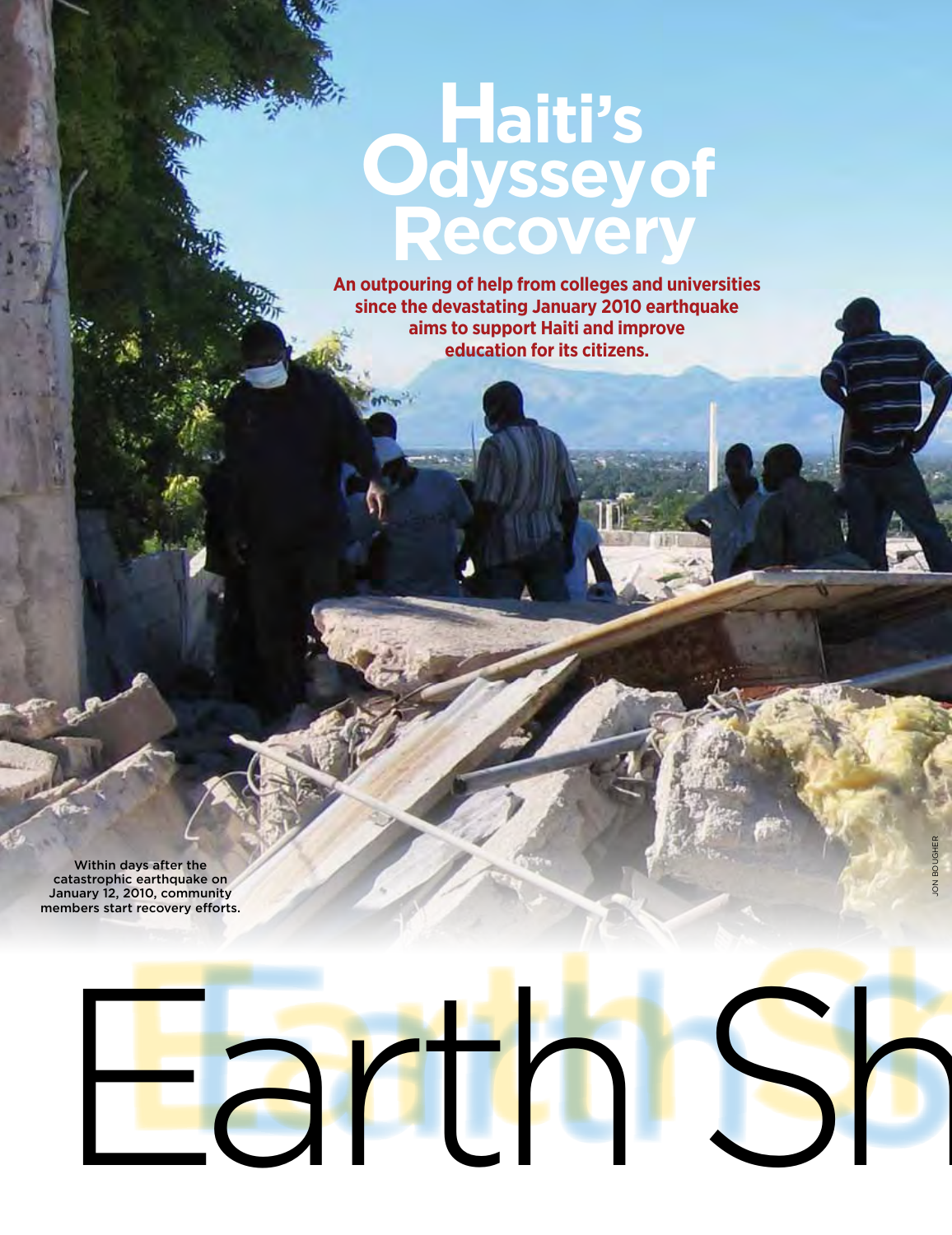HE MESSAGES AND CALLS to Shenandoah University President Tracy Fitzsimmons began flooding in soon after the first news bulletins about the earthquake that had ripped apart Port au Prince, Haiti. "They said, 'Let's go, I'm ready. I'm a graduate student in nursing. I'm a pharmacy faculty member. I'm sure they need us. Let's go," recalled Fitzsimmons, a political scientist who has spent years in Haiti. "Those were the hard moments for me, because I wanted to go, too. It was a very personal disaster. I was worried about friends, people we're worked with and done research with for years. My two Haitian students hadn't heard from their families."

And yet, she realized, "it didn't make sense. It wasn't wise for an institution that doesn't have an expertise in disaster relief

or trauma to go down and try to be part of the solution but instead end up being part of the problem." Instead Fitzsimmons sat down and wrote a 1,400-word blueprint that appeared in *InsideHigherEducation.com* for how U.S. colleges and universities could best help long suffering Haiti, starting with educating their own students, faculty and communities about the world's poorest country outside Africa.

Haiti's education system was in shambles long before the ground opened beneath the capital at 4:53 p.m. on January 12, 2010. Eighty percent of its nearly 10 million people lived in poverty and a majority can neither read nor write. Only a tiny sliver of the population attends college—40,000 by a count the Ministry of National Education and Professional Formation took

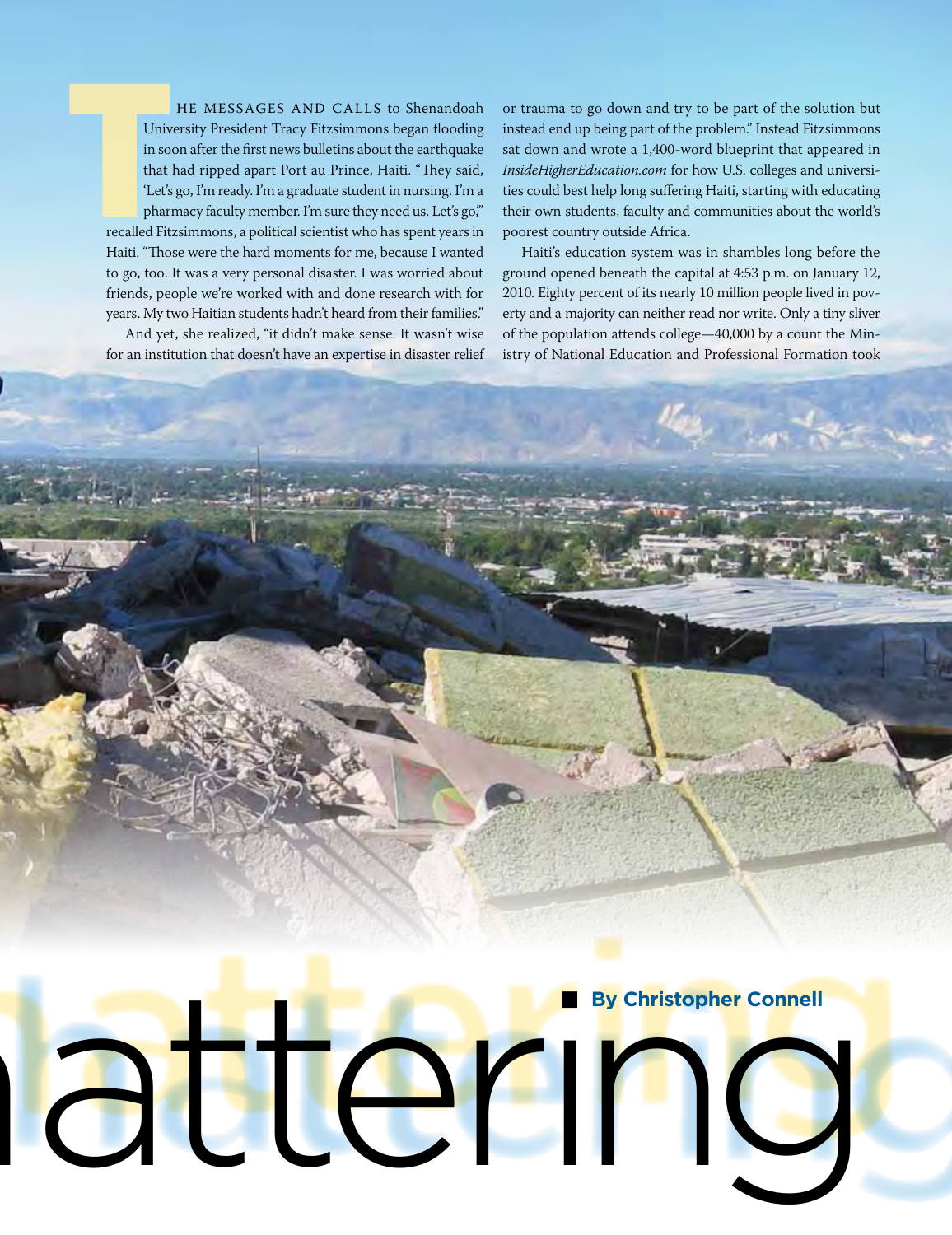in 2007. The Dominican Republic, which shares the island of Hispaniola and has a population of similar size, enrolled eight times that number in 2005, including 1,915 Haitians. The Institute of International Education, in the 2009 *Open Doors*, counted only 857

mologists to better map the fault lines that cut through Haiti and the Caribbean. They began helping Haiti's universities begin the digital reconstruction of their libraries, and offered students opportunities to take courses online. They held teach-ins and staged fund-

> raisers. Campuses also embraced their own Haitian students, providing scholarships and breaks on tuition and meal plans so they could

> Now, 12 months later, faculty, and institutions are engaged in the longer term efforts to train teachers, rebuild schools and give Haitians opportunities that most have never had. With 1 million people

stay in school.

Haitian students at U.S. campuses in 2008–09 and 1,102 in 2009–10. The U.S. Department of Homeland Security said 1,127 Haitians had F-1 visas at the time the quake struck, including some in elementary and secondary school.

Hundreds, perhaps thousands of Haitian college students and professors lay among the 230,000 dead, and most of the universities



Children in Jacmel, Haiti, participate in a summer camp in 2010. Haitian students studying in the United States went back to their homeland in summer 2010 to help children who suffered due to the earthquake.

they attended were wrecked. The Interuniversity Institute for Research and Development (INURED), a Port-au-Prince-based think tank, said 28 universities in Port-au-Prince were destroyed and 87 percent of all 159 universities in Haiti seriously damaged.

#### **What could U.S. universities do to help?**

They began with an extraordinary response by dozens of U.S. medical schools, led by the University of Miami's Miller School of Medicine, which airlifted in surgeons, nurses, and other trauma specialists, set up its own tent hospital and saved countless lives. They sent down civil engineers and architects to help Haitians build safer structures, and dispatched seis-



still living under tents, Haitians remain in desperate need of health care, sanitation, and shelter. But they hunger as well for education. As Haitian President René Préval told the Clinton Global Initiative in New York on September 23, 2010, "In addition to bridges and roads, to improve our country we need men and women who are capable."

Here are the stories of some who experienced the earthquake and some who came to Haiti's help.

# **A Challenging Place**

Scores of American faculty and students were in Haiti when the quake struck. Some were conducting research or carrying out development projects. Some were volunteers' doing humanitarian work. Haiti was not on the itinerary for most education abroad programs. Only 45 U.S. students studied abroad in Haiti in 2007–08, compared with 1,205 in the Dominican Republic, according to the 2009 *Open Doors*. Few took classes at Haiti's beleaguered universities.

Another impediment was the Department Travel Warning from July 14, 2009: "The State Department warns U.S. citizens of the risks of travel to Haiti and urges that they exercise a high degree of caution when traveling there. While the overall security situation has improved, political stability in Haiti remains fragile, and the potential for politically motivated violence persists." Universities that did venture to Haiti usually went only after extensive planning and help with logistics and planning from a partner organization with deep local roots and understanding of Haitian culture and life.

Shenandoah University President Tracy Fitzsimmons embraces Rachel Saint-Fort with Cindy Saint-Fort standing by as they examine earthquake damage. Rachel and Cindy, and their brother Jerry, are all current Shenandoah University students from Haiti who were reunited with their parents during the university's trip in March 2010.

International Educ

NTERNATIONAL EDUCATOR JAN.+FEB.11

ator Jan.+FE B.11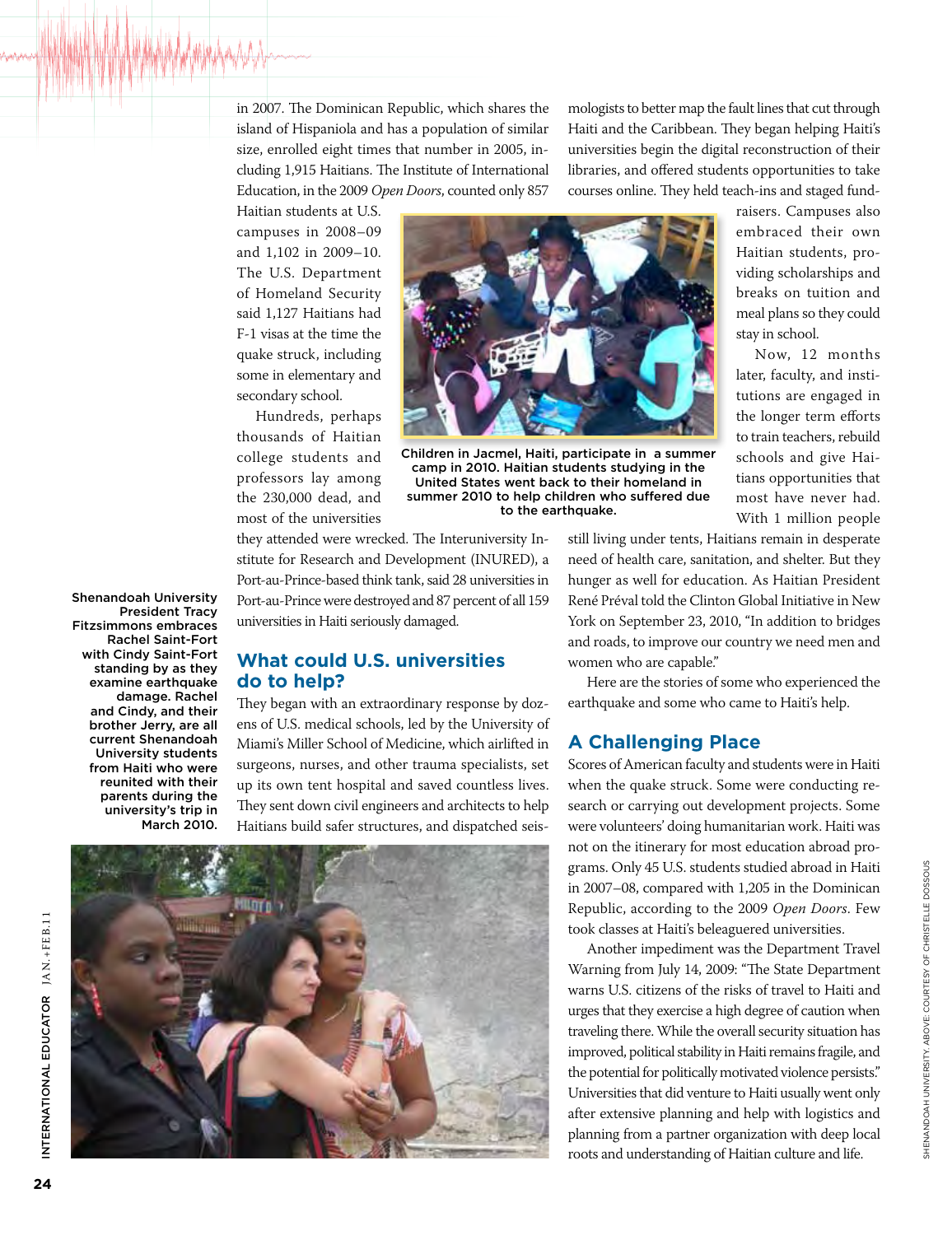

University of Miami student Kristina Rosales first went to Haiti in 2008 as part of a Latin American studies class taught by Louis Herns Marcelin, an assistant anthropology professor who also heads INURED. She helped found a small student organization called Soleil Ini to raise funds to build a community center for youth in the slums of Citê Soleil and they were back in Haiti scouting locations when the quake struck. She and fellow students Austin Webbert and Arielle Duperval were downtown when the quake struck, but escaped harm. They later were evacuated on military flights.

Their organization, Soleil Ini, raised \$30,000, including grants from the university and the Clinton Global Initiative, but it has shelved for now the idea of a community center and is looking instead at holding workshops to train youth leaders inside Citê Soleil. Rosales, 22, who is now working on a Fulbright in the

favelas of Rio de Janeiro, Brazil, hopes universities don't shy away from sending students to Haiti. An earthquake "doesn't happen every day," she said. "Students can go and do their work, volunteer and make some change possible, but everything has to be planned."

#### **Lynn's Loss and Legacy**

Ten Columbia University students were in Haiti, most from the School of International and Public Affairs with their professor, Elisabeth Lindenmayer, a former UN peacekeeper. Rebecca Evans, a Blue Ridge (Virginia) Community College accounting professor, a colleague and two students were building rabbit cages in a village as part of a Students in Free Enterprise project. Two University of Florida graduate students, Jon Bougher and Roman Safiullin, were filming a documentary about two aid workers' helpThe damage to College Catherine Flon in Carrefour, Haiti.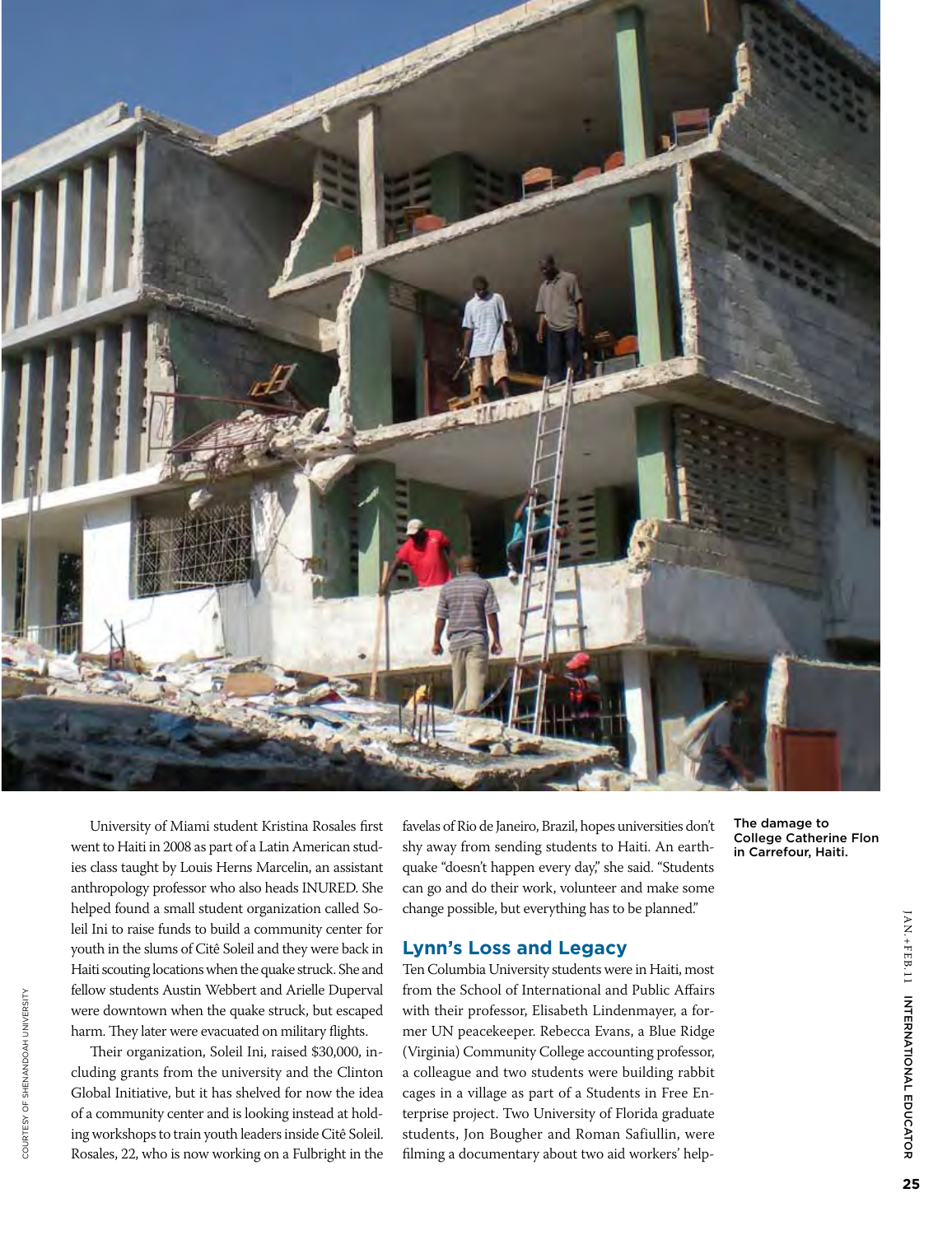Blue Ridge Community College student Megan Samples and volunteer Richard Davis oversee construction of the "BRCC SIFE School for Disabled and Orphaned Children" in Riviere Froide, Haiti. Professor Rebecca Evans and Megan Sample visit the construction site to check progress (opposite page).



ing homeless children. Others, who were working on agricultural, health, and engineering projects in Haiti when the earthquake struck were from Virginia Tech, Tufts University, the University of Notre Dame, New York University, and the University of Wisconsin, Madison,. All got home safely.

But tragedy struck Lynn University's contingent of 12 students and two professors who arrived January 11, 2010, to spend five days volunteering in schools and orphanages with the Florida-based humanitarian organization Food for the Poor. The Lynn students were to write reflections and receive two credits for this "Journey of Hope" combining service and learning.

A second group was in Jamaica on the same mission. They were by far the most challenging of a global array of experiential learning courses that Lynn offered its 2,200 students during a two-week January term. The catalog said, "This trip with Food for the Poor will change one's life as students meet and visit the truly poor and destitute people of Haiti …. Surrounded by the hungriest and poorest people in the world, students will experience kindness and beauty in a new way."

Faculty members Patrick Hartwick and Richard Bruno were apt role models for this journey. Hartwick, 53, was an authority on special education and lifelong advocate for handicapped children who came to Lynn in 2007 as dean of the Donald E. and Helen L. Ross College of Education. Bruno, 59, a Duke graduate and physician, joined the Lynn faculty in 2006 after a globe-trotting career as a medical officer in the U.S. Foreign Service.

The dozen Lynn students and the professors flew in Monday and went directly to Food for the Poor's warehouse and feeding center. They clambered atop a mound of 50-pound bags of rice for a group photo.

International Educ

INTERNATIONAL EDUCATOR JAN.+FEB.11

ator Jan.+FE B.11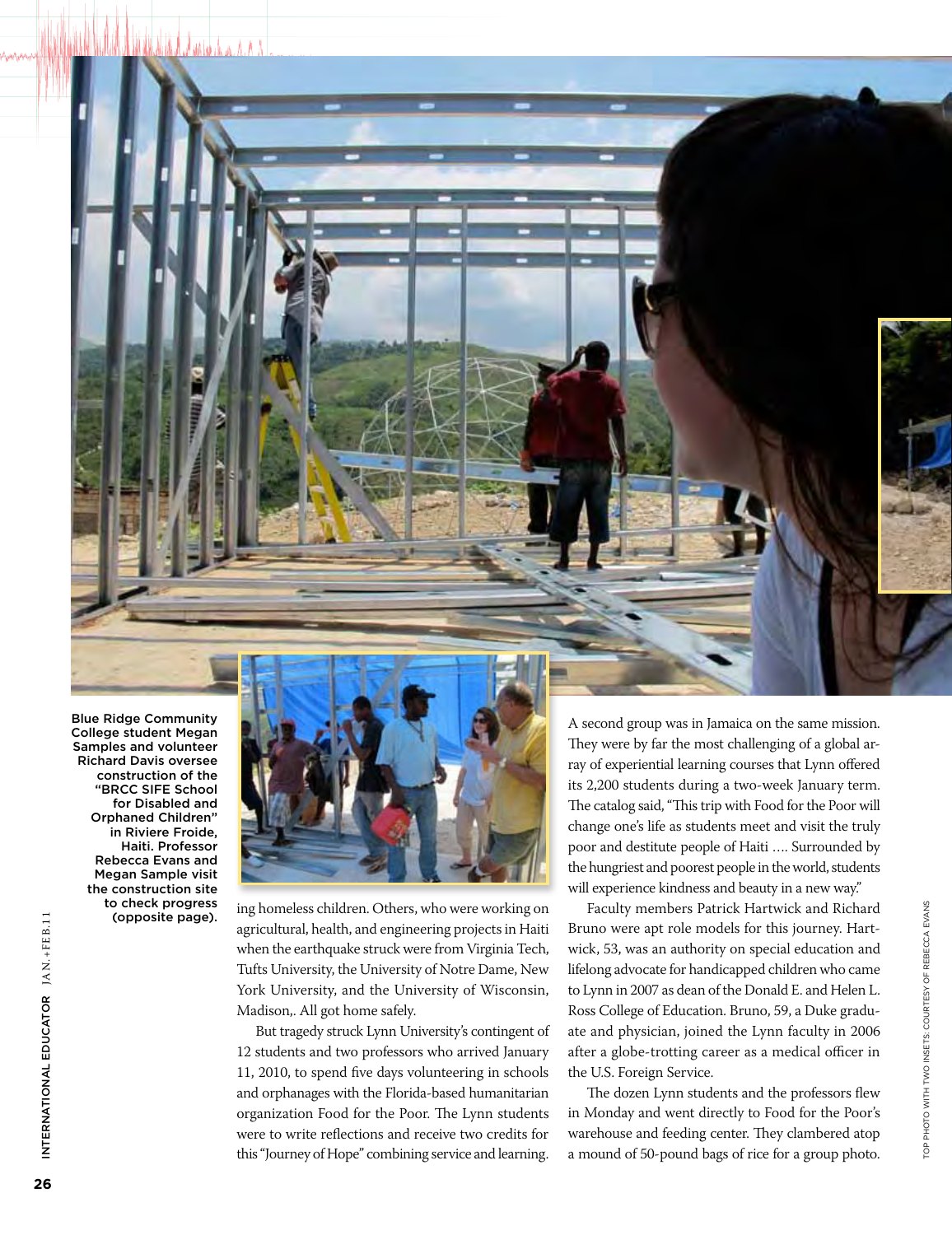They stopped next at the Little Children of Jesus Home for the Handicapped before checking in to the Hotel Montana, the four-star, 145-room mountainside hotel regarded as one of the safest places to stay in Port-au-Prince. On Tuesday they assisted at Food for the Poor's distribution center in the massive Citê Soleil slum and played with the children at the Maison d'Amour girls' orphanage. Britney Gengel, 19, sent her mother back in Rutland, Massachusetts, a text message saying, "I want to come back here and start my own orphanage."



They were to meet after dinner at the Hotel Montana to reflect on what they'd seen. Most of the students were out by the pool writing in their journals as 5 o'clock approached. Hartwick and Bruno had gone to the gym. Five students were back in their rooms, including Missy Elliot, when the temblor struck. "I thought maybe a bomb went off," she later told the *Today* show. The third floor gave way, but she made it out through an opening and down to ground level with only cuts. Lost inside the hotel with dozens of other guests and staff were both professors and Britney Gengel and classmates Stephanie Crispinelli, 19, of Katonah, New York, Christine Gianacaci, 22, of Hopewell, New Jersey, and Courtney Hayes, 23, of Douglas, Georgia.

Amid the chaos and panic that engulfed Portau-Prince, the eight Lynn survivors, holding hands and shepherded by a U.S. Embassy worker, Angela Chainer, made a 2½-mile trek to the U.S. ambassador's residence. They were driven to the overcrowded Embassy, where they slept on the lawn and later evacuated to Santo Domingo and flown home Friday on the private plane of a Lynn benefactor.

For two weeks Lynn held out hope, but on January 27, President Kevin Ross announced, "We've waited for good news and hoped for a miracle, prayed for a different outcome, but apparently this is not to be. Now is the time for us to grieve and to begin to heal."

That grieving goes on but so does Lynn's Journey of Hope. At the March 12 memorial service on campus, Ross vowed to keep sending students on international service trips. "Dr. Hartwick, Dr. Bruno, Stephanie, Britney, Christine and Courtney died while doing something that they were passionate about, something that they believed in. And if we end these trips with their departure, then we are doing them a disservice," he said. Lynn has created a Global Citizenship Scholarship Memorial Fund to help send students on such journeys, and Food for the Poor is building homes, a school and a community center in remote Anse à Veau, Haiti, that will be named the Lynn University Memorial Village.

The father and brother of Britney Gengel subsequently made their own journey to Haiti, hired an architect, bought land, and soon will break ground on the orphanage, as she dreamed of doing. And the Crispinelli family already has built a school in the Jamaican village their daughter visited twice in 2009.

Lynn has kept a sense of unity and purpose with the families that some other campuses struck by tragedies struggle to maintain. Another Journey of Hope class was headed to Jamaica for seven days in January 2011.

Not only is Lynn University going back to Haiti—they are opening their doors to Haitian students whose studies were interrupted by the quake in their homeland. Gwendoline Darguste, 20, whose own university in Port-au-Prince was destroyed, is now a freshman at Lynn on a full scholarship donated by a Boca Raton couple, Doug and Peggy Briggs. Before arriving on campus, she wrote her benefactors: "When this dark day came and took away almost everything, my parents and I were asking ourselves if really all those years of sacrifices and hard work were in vain? A million times thank you for everything; you are giving me something most people in their lifetime don't get to have: a chance to realize and live their dream."

University of Florida graduate students Jon Bougher and Roman Safiullin were filming a documentary about two aid workers helping homeless children when the quake struck.



ator

Jan.+FE

B.11

INTERNATION<br>FOOT Educ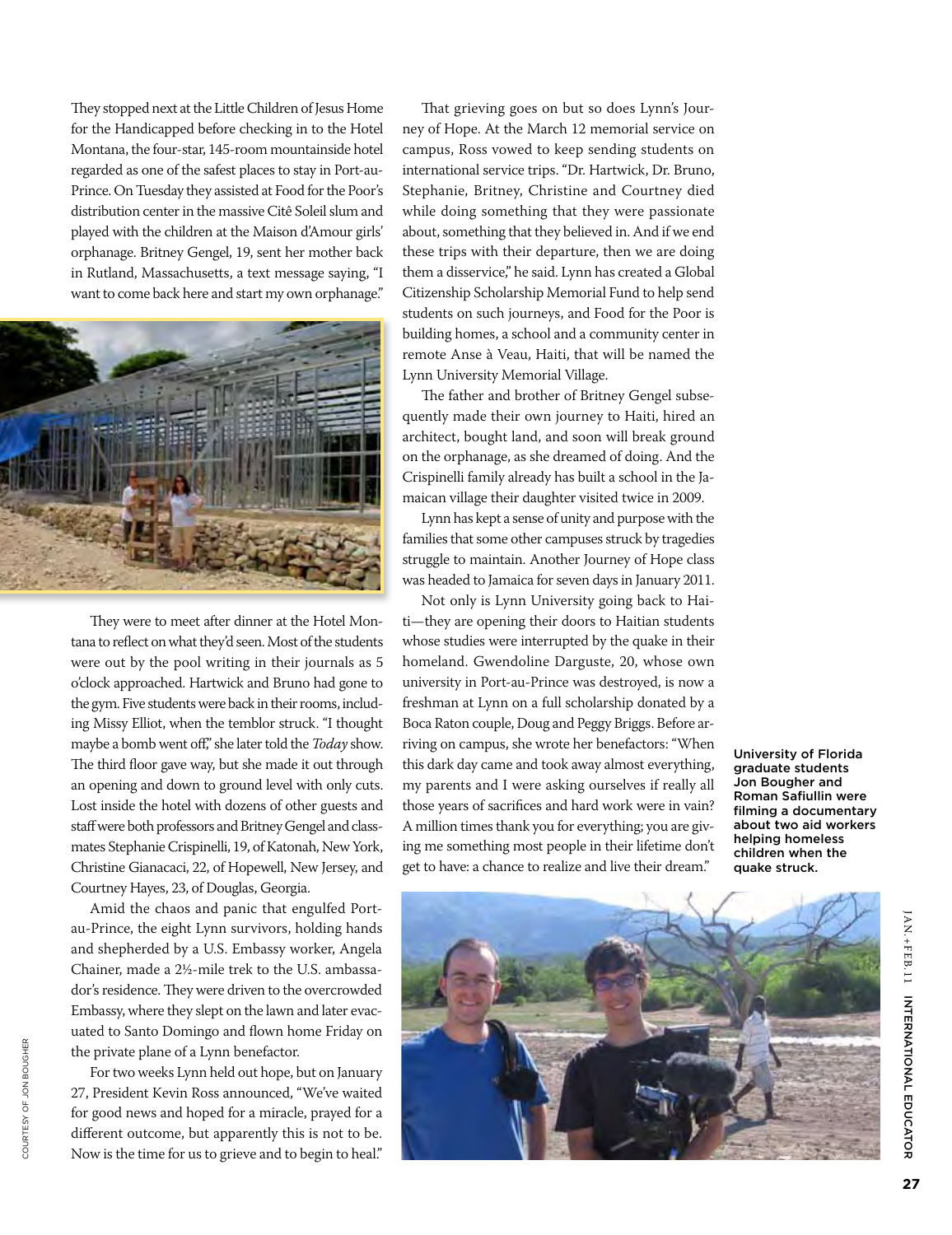#### **Extending Financial Lifelines**

The first priority for many U.S. universities was to help the Haitian students on their campuses cope with the tragedy and stay in school, even if their finances were in peril.

The Institute of International Education's (IIE) Board of Trustees swiftly allocated \$200,000 from reserves and raised \$61,000 from donors for a Haiti Emergency Assistance for Students fund. It asked international student offices to submit up to five applications for students with the most compelling needs, got more than 300 nominations from 160 universities, and began making the emergency grants on February 23, 2010. Some 114 students received \$2,000 in aid and 33 others received \$1,000.

Chrispin Gabriel, 27, got a \$1,000 IIE grant to complete a bachelor of science degree in civil engineering at the University of Kentucky. Gabriel also was helped with more than \$2,000 from UK's Haitian Student Assistance Scholarship and funds raised by student groups. He graduated in May and now is a teaching assistant on the Lexington campus, working on a master's degree in engineering.

Gabriel was left at Good Shepherd Orphanage in Carrefour at age 4 by overburdened parents who had eight other mouths to feed. He excelled in school ("I loved to study. I was disciplined. That usually helps.") and became a mainstay in helping the elderly Haitian pastor, Ernst Cassy, who founded the orphanage in the 1950s. A Hebron, Kentucky, family who met Gabriel at Good Shepherd brought him to the States in 2004 to live with them and attend Northern Kentucky University.

Gabriel always goes back to Haiti over Christmas to help at the orphanage. Twice he's brought students

from Northern Kentucky and UK to help on construction projects. He had returned days earlier when he heard on CNN news of the earthquake, "I wanted to go the first day, but it took a week to get there." He and two men from Hebron flew to the Dominican Republic, rented a pickup and filled it with 20,000 pounds of beans, rice and water. No one died at the orphanage, but the buildings were unsafe. They got two large tents from the United Nations to shelter the 75 children. "We put the tents together, gave them a lot of safety training and made sure they had the basic necessities to survive," he said. Gabriel returned with two engineers over spring break, and led a third group of volunteers down in August. "The kids are still outside," he said. "Most of the buildings need to be torn down or repaired extensively."

Religion is a large influence in Gabriel's life, but he feels "called to a different type of ministry, more on the practical end." He wants to help Haiti build earthquake-proof buildings and water systems. "I choose engineering because I thought it would be a good, practical way to help."

#### **In-State Tuition at SUNY**

The Board of Trustees of the State University of New York extended in-state tuition to Haitian students for 18 months extending from January 2010 through June 2011, from January 12, 2010, a move saving them at least \$8,400 a year in tuition. SUNY took the same compassionate step in 2005 to help displaced residents of New Orleans and the Gulf region after Hurricane Katrina. SUNY enrolls nearly 60 Haitians on F-1 visas.

The tuition break helped Binghamton University junior Christelle Dossous, 20, return to college this fall after living through the quake. Two brothers, Karl-

University of Miami Medical Center

**UNIVERSITY OF MIAMI MEDICAL CENTER** 



Volunteers from the University of Miami School of Medicine help in Haiti after the earthquake.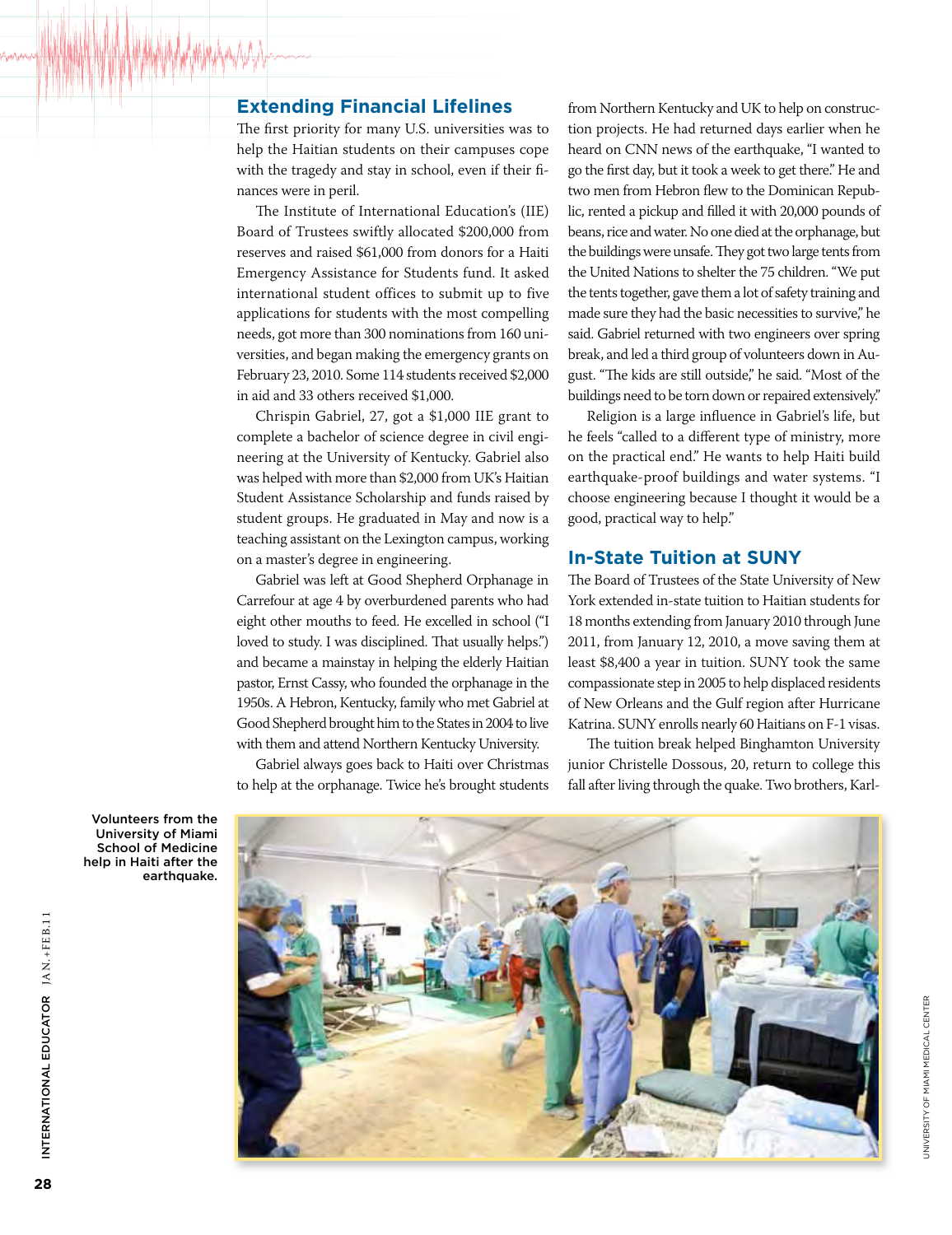

Christa Brelsford was volunteering at a school in Haiti in January 2010. A chunk of cement fell on the bottom part of her leg during the earthquake; her leg had to be amputated beneath the knee. An avid climber, she is back to climbing. Here she is in White Rock, New Mexico, at a climbing area called "The Old New Place" in summer 2010.

Henry, 23, and Clermont, 20, had already returned to their undergraduate studies at Weber State University in Ogden, Utah. Christelle had a return flight booked for January 14 and was in a hair salon when the quake hit. "I saw part of the house falling down. People were screaming," she said. Her notary public father spent the night digging a worker out from the rubble of his office. The Dossous' home was intact, but they spent the next week sleeping outside in a tent. With the city and its economy in ruins, she wanted to spare her parents the expense of sending her back to college. But they insisted that she return to the United States. She spent the spring with an aunt in Virginia and then returned to Haiti in June to volunteer in a program for traumatized children in the port town of Jacmel.

Dossous said Ellen Badger, director of international student and scholar services at Binghamton, contacted her in July "and told me the school would be able to help financially." This included not only SUNY's in-state tuition, but a textbook allowance, meal plan (in exchange for part-time employment) and other help. Dossous is majoring in Arabic and aiming for a nursing degree as well. "I want to earn

Jason Halladay

**IASON HALLADAY** 

my master's in public health and nurse midwifery so I can go back to Haiti and help in a hospital. We really need people that know what they're doing," she said.

## **The University of Miami's Medical Airlift**

No medical school in the United States was better situated nor better prepared to respond to the catastrophe in Haiti that the University of Miami (UM) and its Miller School of Medicine.

Twenty years ago, neurosurgeon Barth Green went on a brief medical mission and "fell in love with the people of Haiti and their extraordinary stoicism," said Green. He and fellow UM physician Arthur Fournier co-founded Project Medishare in 1994 to furnish community care that went beyond brief volunteer stints. Today Project Medishare's community health program has a full-time staff of 100 doctors, nurses, and other health workers serving 110,000 of Haiti's rural poor.

Twenty hours after the quake Green and four UM trauma specialists landed in a borrowed jet at the battered Toussaint Louverture Airport with dressings, saline and other medical supplies hastily stuffed into garbage bags. President Rene Préval, whose own National Palace lay in ruins, was there to greet them. They set to work treating the hundreds of badly wounded being brought to the UN compound at the airport. Over the next week several flights a day on borrowed planes ferried in more doctors, nurses, and technicians. On January 20, 2010, the Miami team opened its own field hospital in four large, air conditioned tents brought from Miami and donated by former Miami Heat basketball star Alonzo Mourning. The field hospital operated through June, with UM coordinating the efforts of thousands of medical volunteers from across the country and ultimately raising some \$7 million for Haiti.

# **Christa Brelsford Keeps Climbing**

Christa Brelsford was among the first patients Green had flown back to Miami for treatment at the Ryder Trauma Center in UM's Jackson Memorial Medical Center. Brelsford, 25, is an Arizona State University graduate student whose right leg was crushed as a house collapsed at the adult literacy project where she and a brother were volunteering. Brelsford, a rock climber who was raised in Alaska, stayed calm as they dug her out and a Haitian friend drove her on his moped to a UN peacekeeping outpost near Leogane staffed by Sri Lankan soldiers. They kept her overnight, then secured a military ambulance to take her and two other wounded Americans to the airport.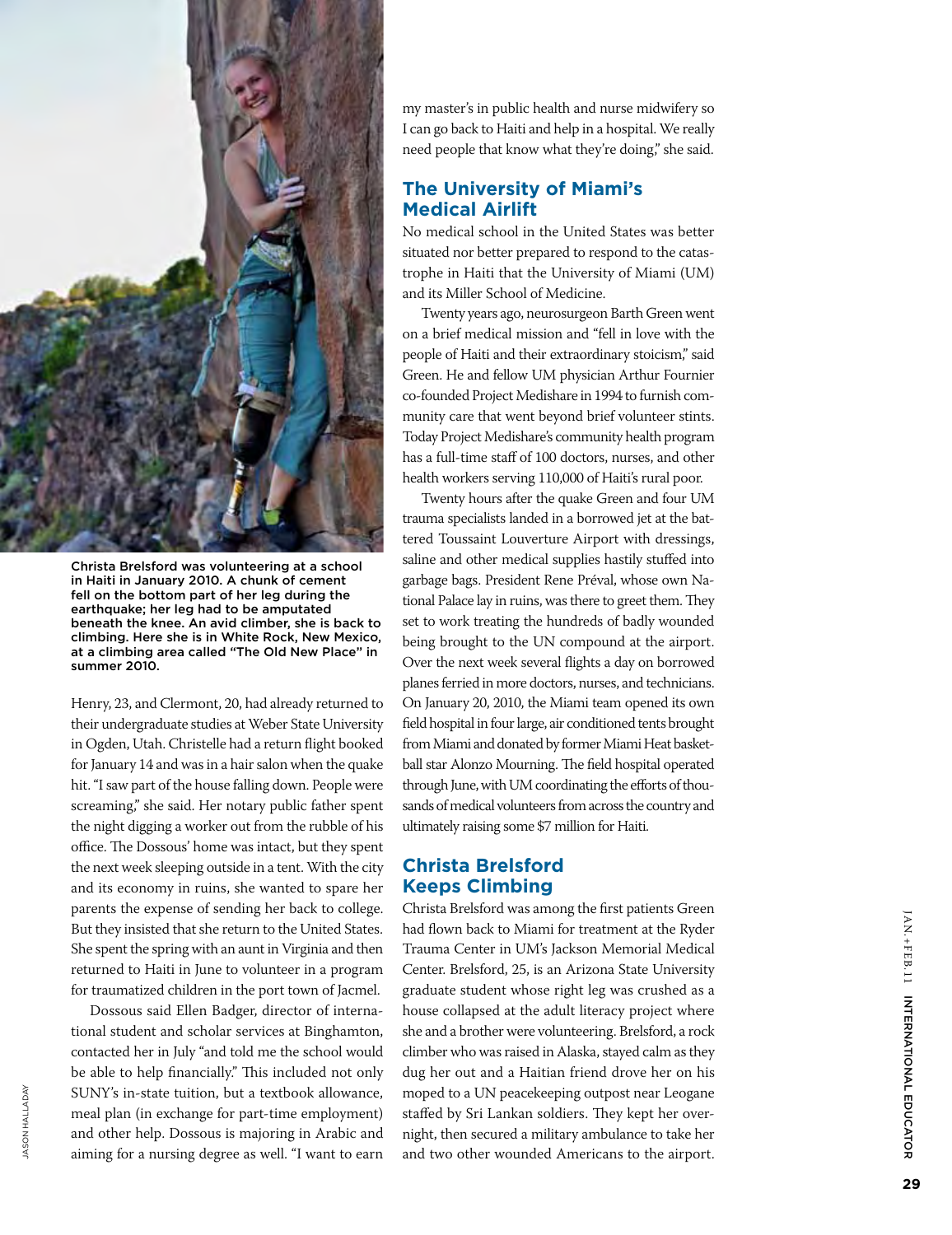



Christa Brelsford, a graduate student at Arizona State University, was volunteering at Cabois Community School in Haiti when the earthquake struck. The school was devastated by the earthquake. She was committed to rebuilding the school afterward. A \$100,000 grant made it possible to rebuild the school.

The surgeons at Ryder had no choice but to amputate Brelsford's leg below the knee. A smiling Brelsford told reporters from her hospital bed, "I am so thankful to be alive. And so terribly sorry for the people in Haiti who don't have adequate medical care."

Within weeks, Brelsford was back climbing walls with her prosthetic in a Phoenix gym and on the mountainsides of Arizona and New Mexico, riding 25 miles at a clip on her bike, and raising \$135,000 for Christa's Angels, a charity she and her family formed to build a school in Haiti. She gave the commencement speech in May at her alma mater, Bard College at Simon Rock. She also has a civil engineering bachelor's degree and a master's in climate and society from Columbia University. She returned to Haiti over Thanksgiving break to see the already completed school "and confirm to my friends back in Haiti that I'm alive and OK and that I still care about them." With fellow ASU graduate students, she also is studying resilience in post-quake Haiti.

"What we need to do now is figure out how to help Haitians build Haitian capacity, how to put them in charge, not just the wealthy, university educated ones, but the poor folks out in the rural areas or in the slums also need the social capacity to self-organize," said Brelsford.

#### **Temporary Protected Status**

Within days of the disaster, Secretary of Homeland Security Janet Napolitano extended temporary protected status for 18 months to all Haitians nationals in the United States when the quake hit—an estimated 100,000 to 200,000 people—to help them cope with financial upheavals. This meant that they could stay in the United States and work legally until July 22, 2011. Immigration officials also said that F-1 students from Haiti who were unable to continue to cover the cost of full-time study could apply for authorization to work off-campus. The DHS Student and Exchange Visitor Program (SEVIS), in a January 22, 2010, memo, said, "If the student must find employment to offset their educational expenses, a TPS designation may be appropriate. This would allow the student to remain in the United States and work or study at the same time."

On September 15, 2010, Immigration and Customs Enforcement issued a Special Student Relief Notice further explaining how Haitian students "may obtain employment authorization, work an increased number of hours while school is in session, and reduce their course load, while continuing to maintain their F-1 student status." Many campuses provided legal aid and counseling to help Haitian students sort out their choices.

#### **Haitian Academics Take the Lead**

Haitian Americans in leadership positions at several Boston area universities took the lead in convening a conference in Port-au-Prince on October 26–27, 2010, to form a new international consortium to rebuild and improve the Haitian higher education system. Among the participating Boston-area institutions involved in forming the consortium include the University of Massachusetts, Boston, and the University of Massachusetts President's Office; Boston College; Boston University; Harvard University; MassBay Community College; Massachusetts Institute of Technology; and Wheelock College. Educators from universities in the United States, Canada, Europe, and across the Caribbean sat down with Haiti's prime minister, education minister, the rector of University of Haiti (Université d'Etat d'Haïti) and others to shape a strategy for both the short and long term and bring cohesion to international efforts to help. Marc Prou, chair of African Studies at the UMass Boston, said the challenge now is to help Haitian educators "take control and ownership of their own system" and build "a system that responds to the needs of the nation." UMass Boston and its Trotter Institute for the Study of Black history and Culture

John Engle

JOHN ENGLE